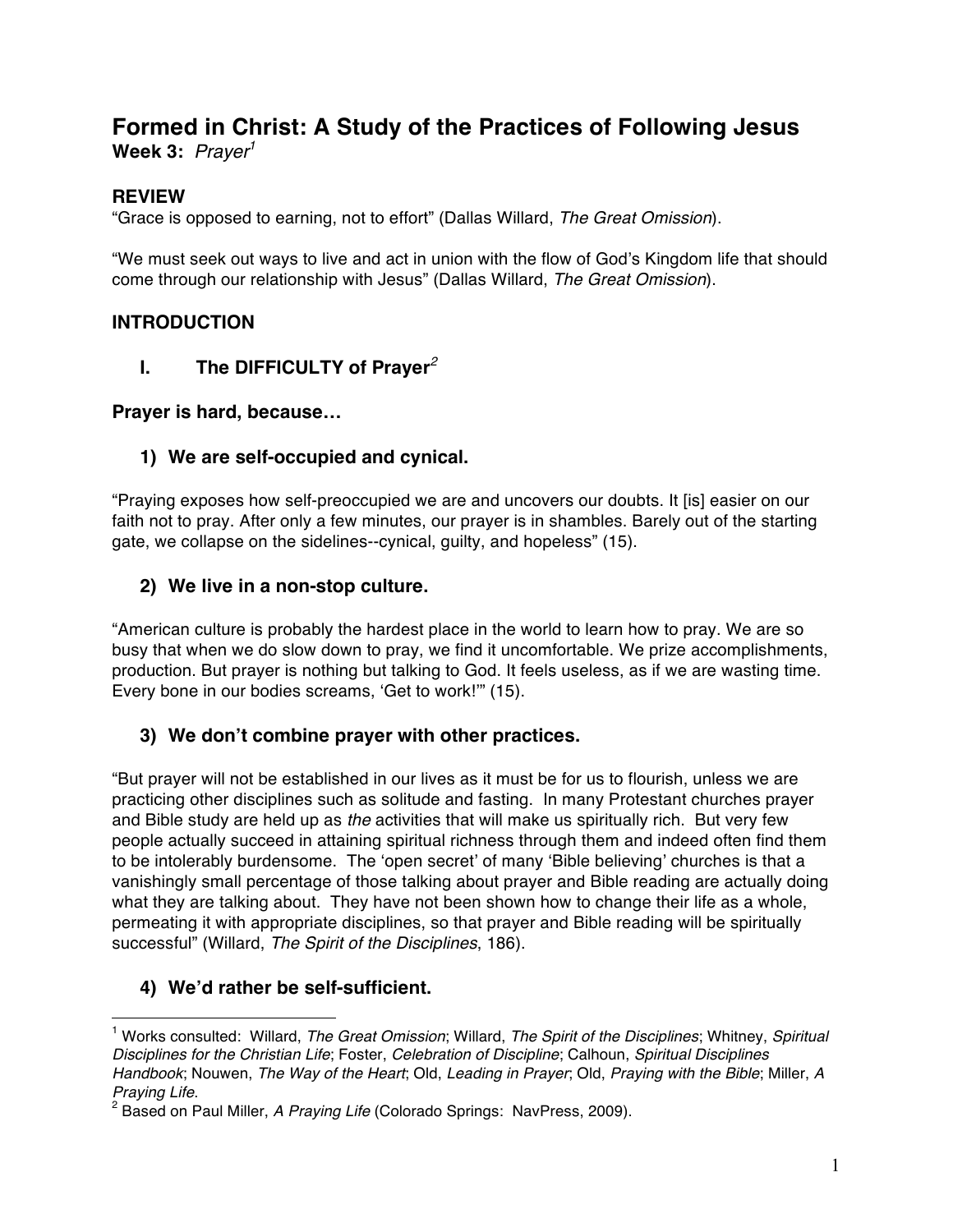"In the broader culture and in our churches, we prize intellect, competency, and wealth. Because we can do life without God, praying seems nice but unnecessary. Money can do what prayer does, and it is quicker and less time-consuming. Our trust in ourselves and in our talents makes us structurally independent of God" (16).

# **5) Prayer seems odd.**

#### **ULTIMATE PROBLEM: Prayer is hard, because we have a dysfunctional relationship with our Heavenly Father.**

*"But to all who did receive him, who believed in his name, he gave the right to become children of God" (John 4:12).*

*"But when the fullness of time had come, God sent forth his Son, born of woman, born under the law, to redeem those who were under the law, so that we might receive adoption as sons. And because you are sons, God has sent the Spirit of his Son into our hearts, crying, 'Abba! Father!' So you are no longer a slave, but a son, and if a son, then an heir through God" (Gal. 4:4-7).*

*"5 And he said to them, "Which of you who has a friend will go to him at midnight and say to him, 'Friend, lend me three loaves, 6 for a friend of mine has arrived on a journey, and I have nothing to set before him'; 7 and he will answer from within, 'Do not bother me; the door is now shut, and my children are with me in bed. I cannot get up and give you anything'? 8 I tell you, though he will not get up and give him anything because he is his friend, yet because of his impudence he will rise and give him whatever he needs. 9 And I tell you, ask, and it will be given to you; seek, and you will find; knock, and it will be opened to you. 10 For everyone who asks receives, and the one who seeks finds, and to the one who knocks it will be opened. 11 What father among you, if his son asks for a fish, will instead of a fish give him a serpent; 12 or if he asks for an egg, will give him a scorpion? 13 If you then, who are evil, know how to give good gifts to your children, how much more will the heavenly Father give the Holy Spirit to those who ask him!" (Luke 11:5-13)*

"Deep down, we just don't believe God is as generous as he keeps saying he is" (135).

"The crisis of our prayer life is that our mind may be filled with ideas of God while our heart remains far from him. Real prayer comes from the heart" (Nouwen, *The Way of the Heart*, 58).

# **II. WHY PRAY?**

#### **a. Prayer is Christ-like.**

#### **John 17 – The High Priestly Prayer**

*"35 And rising very early in the morning, while it was still dark, he departed and went out to a desolate place, and there he prayed." (Mark 1:35)*

*"16 But he would withdraw to desolate places and pray. (Luke 5:16)*

*"12 In these days he went out to the mountain to pray, and all night he continued in prayer to God." (Luke 6:12)*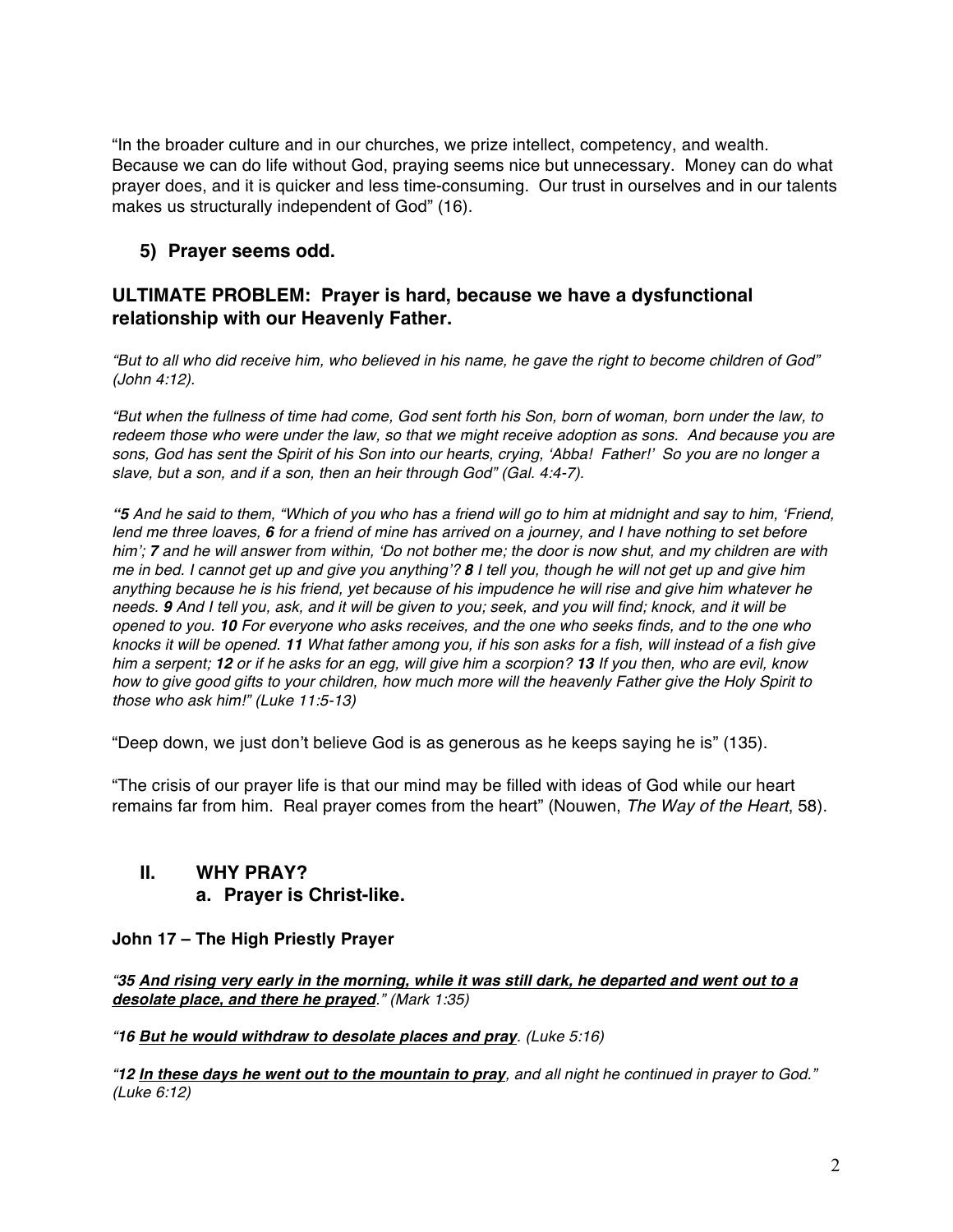*"22 Immediately he made the disciples get into the boat and go before him to the other side, while he dismissed the crowds. 23 And after he had dismissed the crowds, he went up on the mountain by himself to pray. When evening came, he was there alone" (Matthew 14:22-23)*

*"38 Then he said to them, "My soul is very sorrowful, even to death; remain here, and watch with me." 39 And going a little farther he fell on his face and prayed, saying, "My Father, if it be possible, let this cup pass from me; nevertheless, not as I will, but as you will." 40 And he came to the disciples and found them sleeping. And he said to Peter, "So, could you not watch with me one hour? 41 Watch and pray that you may not enter into temptation. The spirit indeed is willing, but the flesh is weak." 42 Again, for the second time, he went away and prayed, "My Father, if this cannot pass unless I drink it, your will be done." (Matt 26:38-42)*

#### **b. Prayer is expected.**

*"5 And when you pray, you must not be like the hypocrites. For they love to stand and pray in the synagogues and at the street corners, that they may be seen by others. Truly, I say to you, they have received their reward. 6 But when you pray, go into your room and shut the door and pray to your Father who is in secret. And your Father who sees in secret will reward you. 7 And when you pray, do not heap up empty phrases as the Gentiles do, for they think that they will be heard for their many words." (Matt 6:5-7)*

*"And he told them a parable to the effect that they ought always to pray and not lose heart." (Luke 18:1)*

*"2 Continue steadfastly in prayer, being watchful in it with thanksgiving." (Col 4:2)*

#### **c. Prayer is heard by God.**

*"14 And this is the confidence that we have toward him, that if we ask anything according to his will he hears us." (1 John 5:14)*

*"16 Let us then with confidence draw near to the throne of grace, that we may receive mercy and find grace to help in time of need." (Heb 4:16)*

*"12 in whom we have boldness and access with confidence through our faith in him." (Eph 3:12)*

*"Praise is due to you, O God, in Zion, and to you shall vows be performed. 2 O you who hear prayer, to you shall all flesh come." (Ps 65:1-2)*

#### **d. Prayer is ministry.**

"It is in prayers of intercession that we continue the ministry of intercession that Christ gave to the Church to perform in his name" (Old, *Leading in Prayer*, 175).

"To pray in the name of Jesus is to pray with Jesus as he intercedes for his disciples in every age and every condition. Jesus has left us to carry on in his name the work of intercession that he began" (Old, *Praying with the Bible*, 20).

*"13 Is anyone among you suffering? Let him pray. Is anyone cheerful? Let him sing praise. 14 Is anyone among you sick? Let him call for the elders of the church, and let them pray over him, anointing him with oil in the name of the Lord. 15 And the prayer of faith will save the one who is sick, and the Lord will raise him up. And if he has committed sins, he will be forgiven. 16 Therefore, confess your sins to one another*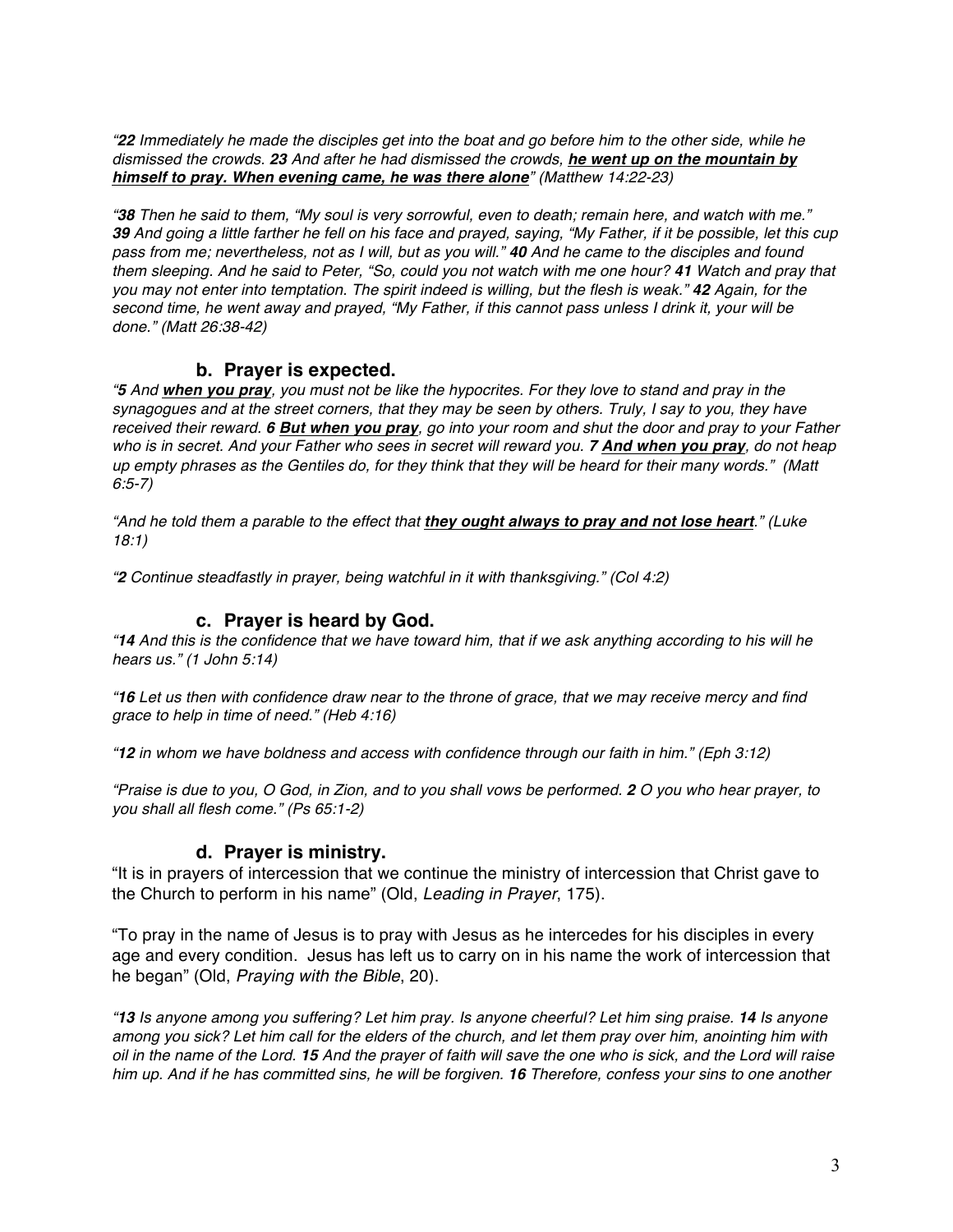*and pray for one another, that you may be healed. The prayer of a righteous person has great power as it is working." (James 5:13-16)*

#### **e. Prayer is helped by the Holy Spirit.**

*"26 Likewise the Spirit helps us in our weakness. For we do not know what to pray for as we ought, but the Spirit himself intercedes for us with groanings too deep for words." (Rom 8:26)*

# **III. WHAT ARE THE POTENTIAL PITFALLS OF PRAYER? a. Hypocrisy**

*"5 "And when you pray, you must not be like the hypocrites. For they love to stand and pray in the synagogues and at the street corners, that they may be seen by others. Truly, I say to you, they have received their reward." (Matt 6:5)*

#### i. What it looks like

*"6 But when you pray, go into your room and shut the door and pray to your Father who is in secret. And your Father who sees in secret will reward you. 7 "And when you pray, do not heap up empty phrases as the Gentiles do, for they think that they will be heard for their many words. 8 Do not be like them, for your Father knows what you need before you ask him." (Matt 6:6-8).*

ii. What's the solution

#### **b. Not asking**

*7 "Ask, and it will be given to you; seek, and you will find; knock, and it will be opened to you. 8 For everyone who asks receives, and the one who seeks finds, and to the one who knocks it will be opened. 9 Or which one of you, if his son asks him for bread, will give him a stone? 10 Or if he asks for a fish, will give him a serpent? 11 If you then, who are evil, know how to give good gifts to your children, how much more will your Father who is in heaven give good things to those who ask him! (Matt 7:7-11)*

*"3 You ask and do not receive, because you ask wrongly, to spend it on your passions" (James 4:2b-3a).*

#### **c. Asking selfishly**

# **IV. WHAT ARE THE PRACTICES OF PRAYER?**

# **a. Learning to pray from Jesus & His Word.**

#### **i. Pray regularly**

Morning: Shema (Deut 6:4)

Afternoon: Series of blessings called the "tephilla" (Hebrew for prayer - 2 Chron 6:19). Evening: Identical to morning but included private petitions.

"Like David, who prayed seven times a day (119:164), and Daniel, who prayed three times a day (Dan 6:10), Jesus and the Jews of his day prayed at set hours of the day. It was a devout Jew's habit to go to the temple at the sixth and ninth hour (noon and three o'clock). After Jesus' death, his disciples continued to pray at fixed hours of the day (Acts 3:1; 10:3, 9, 30). This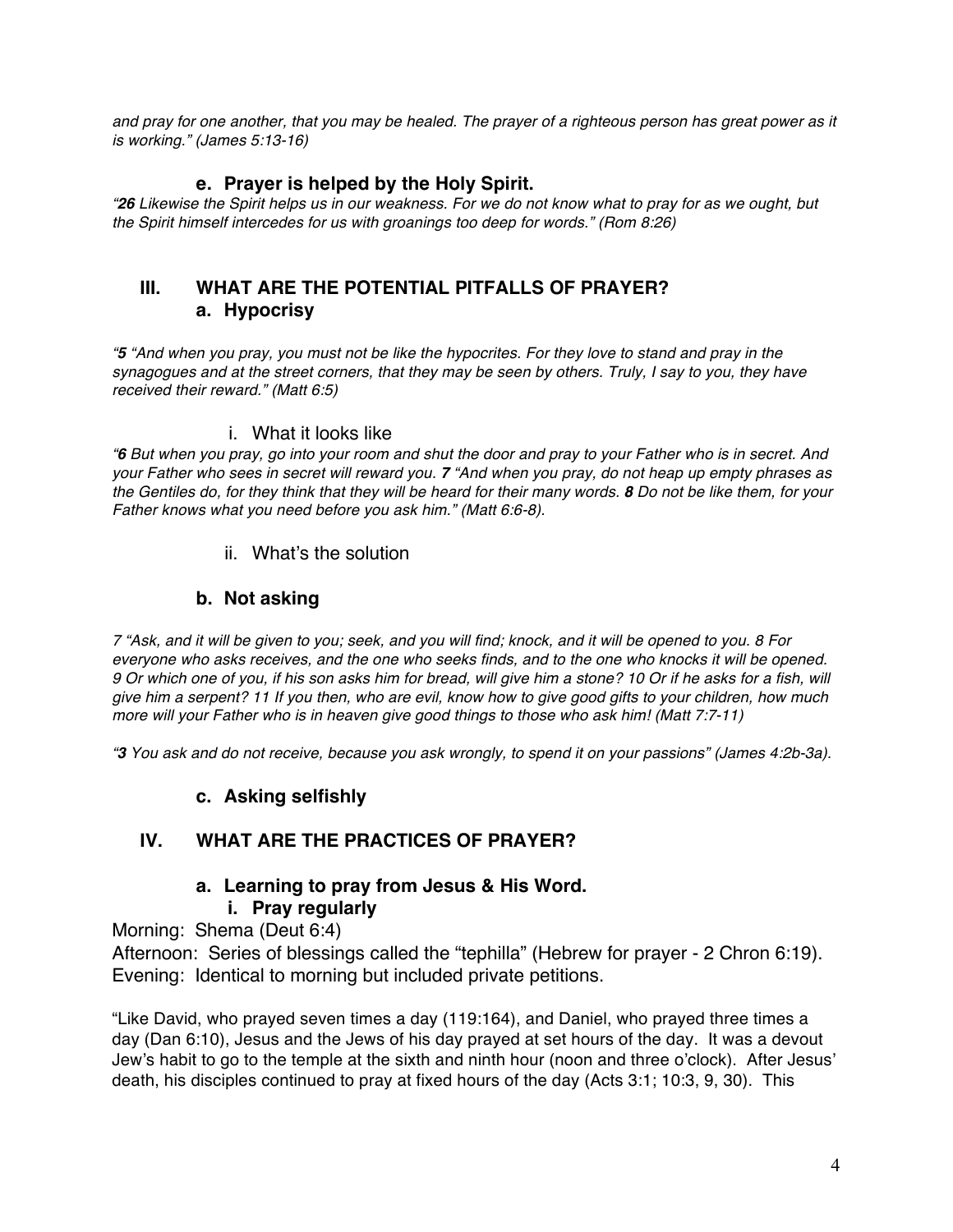custom of praying at set daily intervals quickly became a part of the early church's rhythm of prayer" (Calhoun, *Spiritual Disciplines Handbook*, 224).

#### **ii. Pray Scripture**

**1. Pray the Psalms**

# **2. Pray the Lord's Prayer**

- a. Use the Lord's Prayer as a "Thought-by-Thought" model for prayer.
- b. Use the Lord's Prayer as a "Word-for-Word" model for prayer.
- c. Pray it once through and then go back and elaborate on each line. Remember to allow your opening address ("Our Father") to shape your communion with God.

# **3. Pray the promises of God.**

# **4. Pray meditating on Scripture.**

"Meditation is the missing link between Bible intake and prayer…There should be a smooth, almost unnoticeable transition between Scripture input and prayer output so that we move even closer to God in those moments. This happens when there is the link of meditation in between" (Whitney, *Spiritual Disciplines for the Christian Life*, 71).

"The process works like this: After the input of a passage of Scripture, meditation allows us to take what God has said to us and think deeply on it, digest it, and then speak to God about it in meaningful prayer" (Whitney 72).

# **iii. Pray without ceasing**

*"17 pray without ceasing" (1 Thess 5:17)*

*"18 praying at all times in the Spirit, with all prayer and supplication." (Eph 6:18).*

*"Lord Jesus Christ, Son of God, have mercy on me a sinner."*

# **iv. Pray out loud**

"Jesus follows the custom of praying out loud…Praying out loud can be helpful because it keeps you from getting lost in your head. It makes your thoughts concrete. But it is more than technique. It is also a statement of faith. You are audibly declaring your belief in a God who is alive. Praying aloud is not a New Testament rule; it is just another way of being real in prayer. Everyone is different" (Miller, *A Praying Life*, 48).

# **v. Pray accounting for your body**

# **1. Stand**

*"25 And whenever you stand praying, forgive, if you have anything against anyone, so that your Father also who is in heaven may forgive you your trespasses." (Mark 11:25)*

#### **2. Outstretched arms/lifted hands**

*"Let my prayer be counted as incense before you, and the lifting up of my hands as the evening sacrifice!" (Ps 141:2)*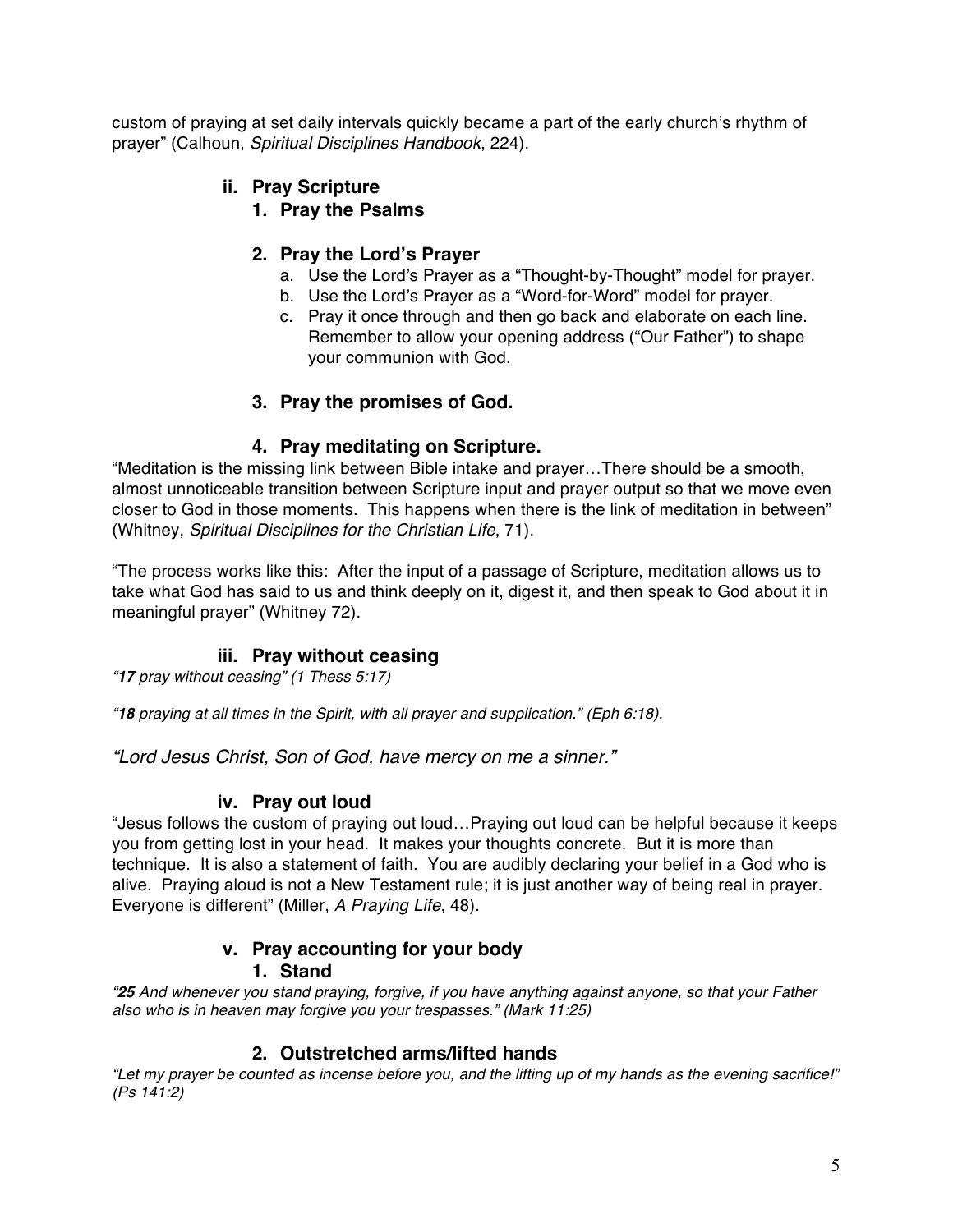*"So I will bless you as long as I live; in your name I will lift up my hands." (Ps 63:4)*

*"8 I desire then that in every place the men should pray, lifting holy hands without anger or quarreling;" (1 Tim 2:8)*

#### **3. Uplifted eyes**

*"To you I lift up my eyes, O you who are enthroned in the heavens! 2 Behold, as the eyes of servants look to the hand of their master,as the eyes of a maidservantto the hand of her mistress,so our eyes look to the Lord our God, till he has mercy upon us." (Ps 123:1-2)*

*"34 And looking up to heaven, he sighed and said to him, "Ephphatha," that is, "Be opened."" (Mark 7:34)*

*"When Jesus had spoken these words, he lifted up his eyes to heaven, and said, "Father, the hour has come; glorify your Son that the Son may glorify you," (John 17:1)*

#### **4. Kneeling**

*"40 But Peter put them all outside, and knelt down and prayed;" (Acts 9:40)*

*"40 And a leper came to him, imploring him, and kneeling said to him, "If you will, you can make me clean."" (Mark 1:40)*

*"Oh come, let us worship and bow down; let us kneel before the Lord, our Maker!" (Ps 95:6)*

#### **5. Prostrate**

*"31 And the people believed; and when they heard that the Lord had visited the people of Israel and that he had seen their affliction, they bowed their heads and worshiped." (Exodus 4:31)*

*"6 And Ezra blessed the Lord, the great God, and all the people answered, "Amen, Amen," lifting up their hands. And they bowed their heads and worshiped the Lord with their faces to the ground." (Nehemiah 8:6)*

*"12 While he was in one of the cities, there came a man full of leprosy. And when he saw Jesus, he fell on his face and begged him, "Lord, if you will, you can make me clean."" (Luke 5:12)*

#### **b. Learning to pray from Jesus' people.**

- **i. Adoration Confession Thanksgiving Supplication (ACTS)**
- **ii. Fixed-hour prayer or The Daily Office** (*Book of Common Prayer*) **1.** How it began:

Set prayer times of monasteries based on Ps 119:64 ("Seven times a day I praise you") and the regular practices of prayer by Jesus and the early church:

- Night prayer *Vigils*
- Waking-up prayers *Lauds*
- Prayers for beginning work *Prime*
- Giving-thanks prayers in mid-morning *Terce*
- Noon-day prayer of commitment *Sext*
- Mid-afternoon prayer *None*
- Evening prayer of stillness *Vespers*
- Going-to-sleep prayer of trust *Compline*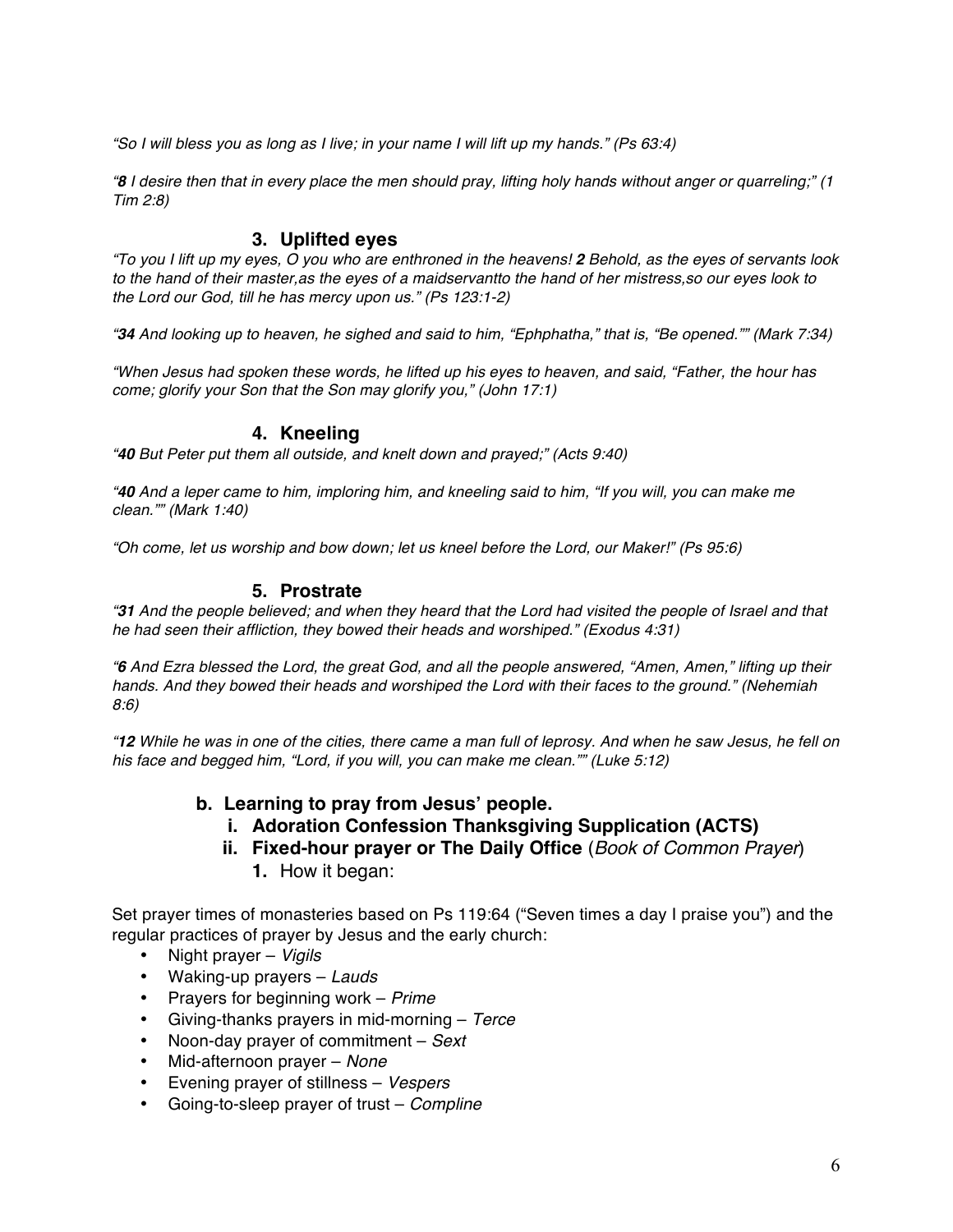Reduced by Anglicans to four basic times with emphasis on Morning & Evening Prayer: -Morning, Noon, Evening, Compline

**2.** Why this is helpful:

"When it comes to spiritual formation, we are what we pray" (Brian Zahnd, *Water to Wine*, 75).

"Unless I'm badly mistaken, one of the main reasons so many of God's children don't have a significant prayer life is not so much that we don't want to, but that we don't plan to. If you want to take a four-week vacation, you don't just get up one summer morning and say, 'Hey, let's go today!' You won't have anything ready. You won't know where to go. Nothing has been planned. But that is how many of us treat prayer. We get up day after day and realize that significant times of prayer should be a part of our life, but nothing's ever ready. We don't know where to go. Nothing has been planned. No time. No place. No procedure. And we all know that the opposite of planning is not a wonderful flow of deep, spontaneous experiences in prayer. The opposite of planning is the rut. If you don't plan a vacation you will probably stay home and watch TV. The natural, unplanned flow of spiritual life sinks to the lowest ebb of vitality" (Piper, *Desiring God*, 150-151).

"How we spend our days is, of course, how we spend our lives. What we do with this hour and that one is what we are doing. A schedule defends us from chaos and whim. It is a net for catching days. It is a scaffolding on which a worker can stand and labor with both hands at sections of time" (Annie Dillard).

- **3.** What it can look like:
	- **a.** *The Book of Common Prayer*: http://www.bcponline.org
	- **b.** ESV Daily Office Readings: http://www.esvbible.org/devotions/bcp/
	- c. Mission St. Clare: http://www.missionstclare.com
	- d. *The Valley of Vision*
- **iii. Notecards**
	- **1.** Prayer "snap shot" using short phrases
	- **2.** A few seconds per card
	- **3.** Write Scripture verse to pray specifically for person/issue
	- **4.** Possible cards: Family Members, People in Suffering, Non-Christians, Friends, Church leadership, Small Group, Missionaries/Ministries, work, co-workers, world/cultural issues, personal, etc.

#### **CONCLUSION**

*"9 I am praying for them." (John 17:9)*

*"My little children, I am writing these things to you so that you may not sin. But if anyone does sin, we have an advocate with the Father, Jesus Christ the righteous." (1 John 2:1)*